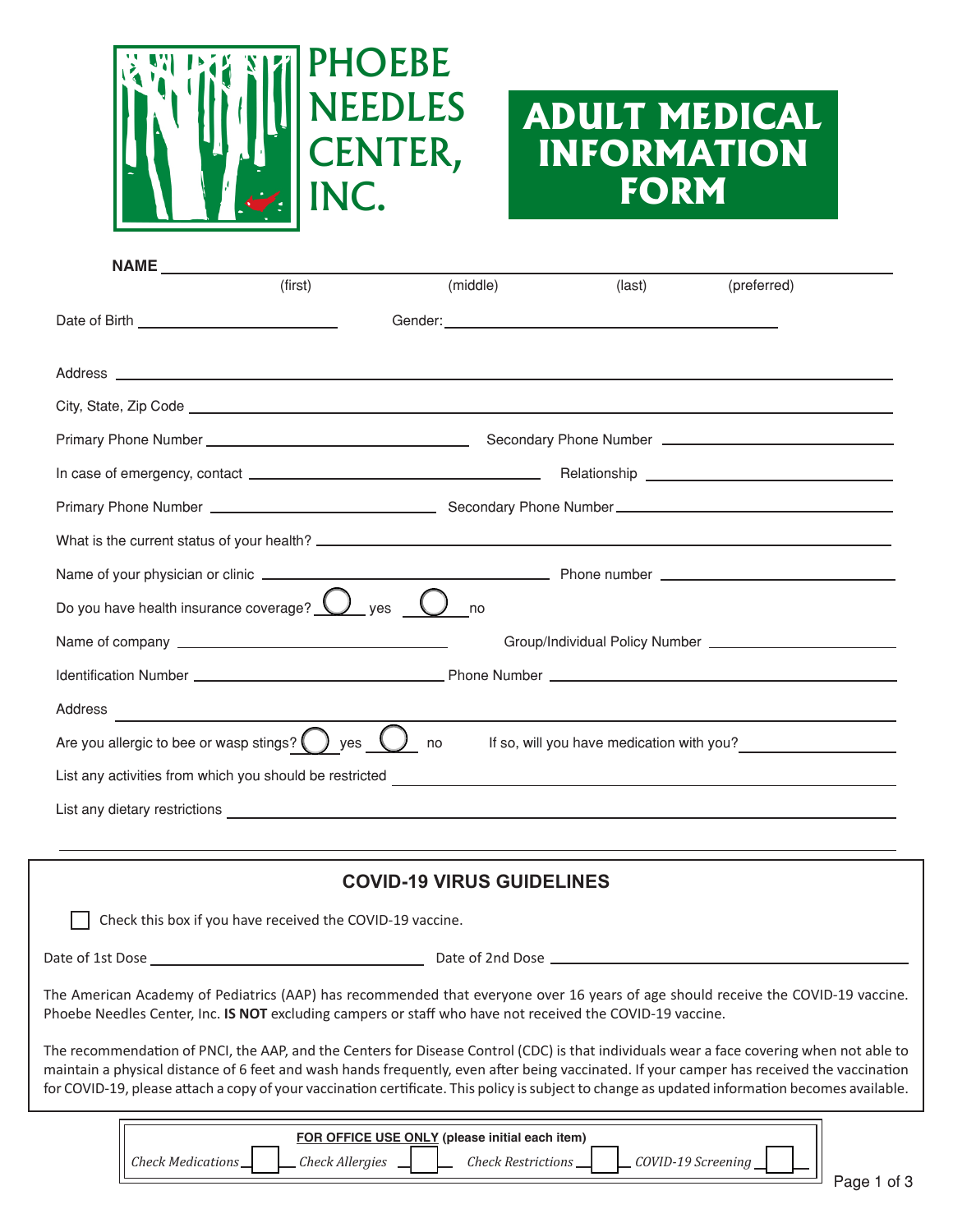# **GENERAL HEALTH QUESTIONS**

#### *Has/do you: (If yes, please explain on the back of page 3)*

|    | 1. Had a recent injury, illness, or infectious    |              |                                |
|----|---------------------------------------------------|--------------|--------------------------------|
|    | disease?                                          | OYes         | ONo                            |
|    | 2. Have a chronic or reoccurring disease?         | <b>O</b> Yes | ONo                            |
|    | 3. Have frequent headaches?                       | OYes         | ONo                            |
|    | 4. Wear glasses, contacts, or protective          |              |                                |
|    | eyewear?                                          | OYes         | ONo                            |
| 5. | Have ear/sinus problems?                          | $OY_{ES}$    | ONo                            |
|    | 6. Ever had frequent infections?                  | OYes         | ONo                            |
|    | 7. Ever passed out during or after exercise?      | OYes         | O <sub>No</sub>                |
|    | 8. Ever been dizzy during or after exercise?      | OYes         | ONo                            |
|    | 9. Ever had seizures?                             | <b>O</b> Yes | ONo                            |
|    | 10. Ever had low or high blood pressure?          | OYes         | ONo                            |
|    | 11. Ever been diagnosed with a heart murmur? OYes |              | ONo                            |
|    | 12. Ever have heart disease (CHF, CAD, MI)?       | OYes         | ONo                            |
|    | 13. Have COPD?                                    | OYes         | ONo                            |
|    | 14. Ever have a Stroke/TIA?                       | OYes         | ONo                            |
|    | 15. Ever had back problems?                       | OYes         | ONo                            |
|    | 16. Ever have joint problems (knees, ankles)?     | <b>O</b> Yes | ONo                            |
|    | 17. Require an orthodontic appliance?             | OYes         | ONo                            |
|    | 18. Have skin problems (rash, acne, itching)?     | OYes         | ONo                            |
|    | 19. Have diabetes?                                | OYes         | ONo                            |
|    | 20. Have asthma?                                  | OYes         | ONo                            |
|    | 21. Have constipation or diarrhea?                | OYes         | ONo                            |
|    | 22. Sleepwalk?                                    | OYes         | $O_{\textsf{No}}$              |
|    | 23. Sleep disorders? (including bedwetting)       | OYes         | $\mathbf{\circ}_{\mathsf{No}}$ |
|    | 24. Have an abnormal menstrual history?           | OYes         | ONo                            |
|    | 25. Have an eating disorder?                      | OYes         | ONo                            |
|    | 26. GI problems (Abdominal, digestive)?           | OYes         | ONo                            |
|    | 27. Have emotional/mental/behavioral              |              |                                |
|    | difficulties that required professional help?     | OYes         | ONo                            |
|    | 28. Have ADD or ADHD?                             | $OY_{ES}$    | ONo                            |
|    | 29. Use any type of tobacco products?             | OYes         | ONo                            |
|    | 30. Had any recent surgery (last year)?           | OYes         | ONo                            |
|    |                                                   |              |                                |

| <b>ALLERGIES</b>                                                                          |  |  |  |
|-------------------------------------------------------------------------------------------|--|--|--|
| List any known allergies, or state "NONE" to:                                             |  |  |  |
|                                                                                           |  |  |  |
| the control of the control of the control of the control of the control of the control of |  |  |  |
|                                                                                           |  |  |  |
|                                                                                           |  |  |  |
|                                                                                           |  |  |  |
|                                                                                           |  |  |  |
|                                                                                           |  |  |  |
|                                                                                           |  |  |  |
|                                                                                           |  |  |  |
|                                                                                           |  |  |  |
|                                                                                           |  |  |  |
|                                                                                           |  |  |  |
|                                                                                           |  |  |  |
|                                                                                           |  |  |  |
|                                                                                           |  |  |  |
| the control of the control of the control of the control of                               |  |  |  |
| Reactions: ———————————————————                                                            |  |  |  |
|                                                                                           |  |  |  |
|                                                                                           |  |  |  |

Is there anything else you would like us to know about you?

## **VERIFICATION OF IMMUNIZATIONS**

I, have received **ALL** immunizations required for public schools.

These immunizations are up to date as of June 1, 2021: Diphtheria, Tetanus, & Pertussis (DTaP, DTP, or Tdap); Haemophilus Influenzae Type b (Hib) Vaccine; Hepatitis B Vaccine; Human Papillomavirus Vaccine (HPV); Measles, Mumps, & Rubella (MMR) Vaccine; Pneumococcal (PCV) Vaccine; Polio Vaccine; Varicella (Chickenpox) Vaccine

The date of my most recent tetanus shot is  $\frac{1}{\frac{1}{2}}$  (month/year).

(camper)